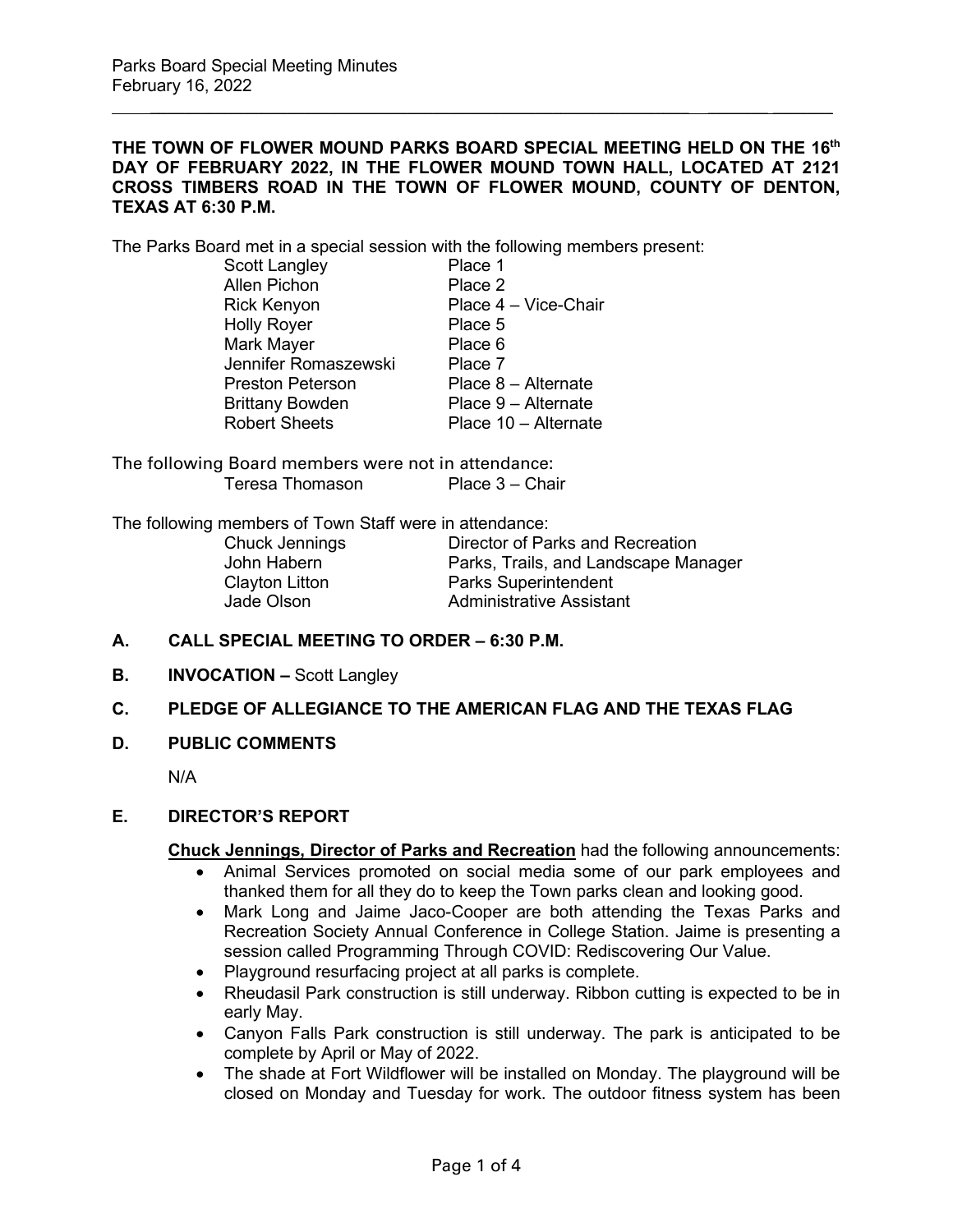ordered and will be shipped out in early April. Concrete and prep work for the install will be done in March. Security lighting at the playground and fitness equipment and possible shade over the fitness equipment still to come.

• Grand Park upgrades include an addition of a picnic pavilion with two picnic tables, grill, trash receptable, irrigated grass volleyball court, and trees with irrigation. The play equipment has been ordered and is anticipated to arrive in March. The construction award with Mesa will go to Town Council on March 7th.

 $\frac{1}{2}$  ,  $\frac{1}{2}$  ,  $\frac{1}{2}$  ,  $\frac{1}{2}$  ,  $\frac{1}{2}$  ,  $\frac{1}{2}$  ,  $\frac{1}{2}$  ,  $\frac{1}{2}$  ,  $\frac{1}{2}$  ,  $\frac{1}{2}$  ,  $\frac{1}{2}$  ,  $\frac{1}{2}$  ,  $\frac{1}{2}$  ,  $\frac{1}{2}$  ,  $\frac{1}{2}$  ,  $\frac{1}{2}$  ,  $\frac{1}{2}$  ,  $\frac{1}{2}$  ,  $\frac{1$ 

- Pros Consulting will be back in March to present an updated plan and an operational analysis. The final report will be provided to the Town in April.
- Because of the staff shortages at LISD due to Covid-19 Parks and Recreation staff at the CAC implemented a 3-day camp for students in grades 1-5. A total of 68 kids signed up across three days.
- The summer Concerts in the Park series returns on Fridays in May. So far, Railhead have been confirmed as one of the acts and the remaining three bands are pending.
- The aquatics department have received a grant from Cook Children's for approximately 70-120 new lifejackets for the CAC.
- Eric Belcher began as the Town's new full-time aquatics coordinator on Monday, January 10<sup>th</sup>.
- Katheryne Bradbury began as the Town's new full-time programs coordinator on Tuesday, January 18<sup>th</sup>.
- The CAC Open House was held on Saturday, January  $15<sup>th</sup>$ .
- Town Hall art display was updated with TD Hathcock's artwork on Monday, February 7<sup>th</sup>.
- The Flower Mound Arts Festival will be held on Saturday, May  $7<sup>th</sup>$  at Heritage Park from 10  $a.m. - 4 p.m.$

# **F. CONSENT AGENDA**

**1. Consider approval of the minutes from a regular meeting of the Parks Board held on January 6, 2022.**

# **Board Deliberation**

Board Member Pichon moved to approve as presented in the agenda caption. Board Member Royer seconded the motion.

# **VOTE ON THE MOTION**

# **AYES: Langley, Pichon, Kenyon, Royer, Mayer, Romaszewski**

- **NAYS:**
- **G. RECESS SPECIAL MEETING**
- **H. CALL WORK SESSION TO ORDER**
- **I. WORK SESSION ITEMS**
- **2. Review and discuss a presentation from Halff Associates, Inc. outlining their draft recommendations for the Trails & Bikeways Master Plan.**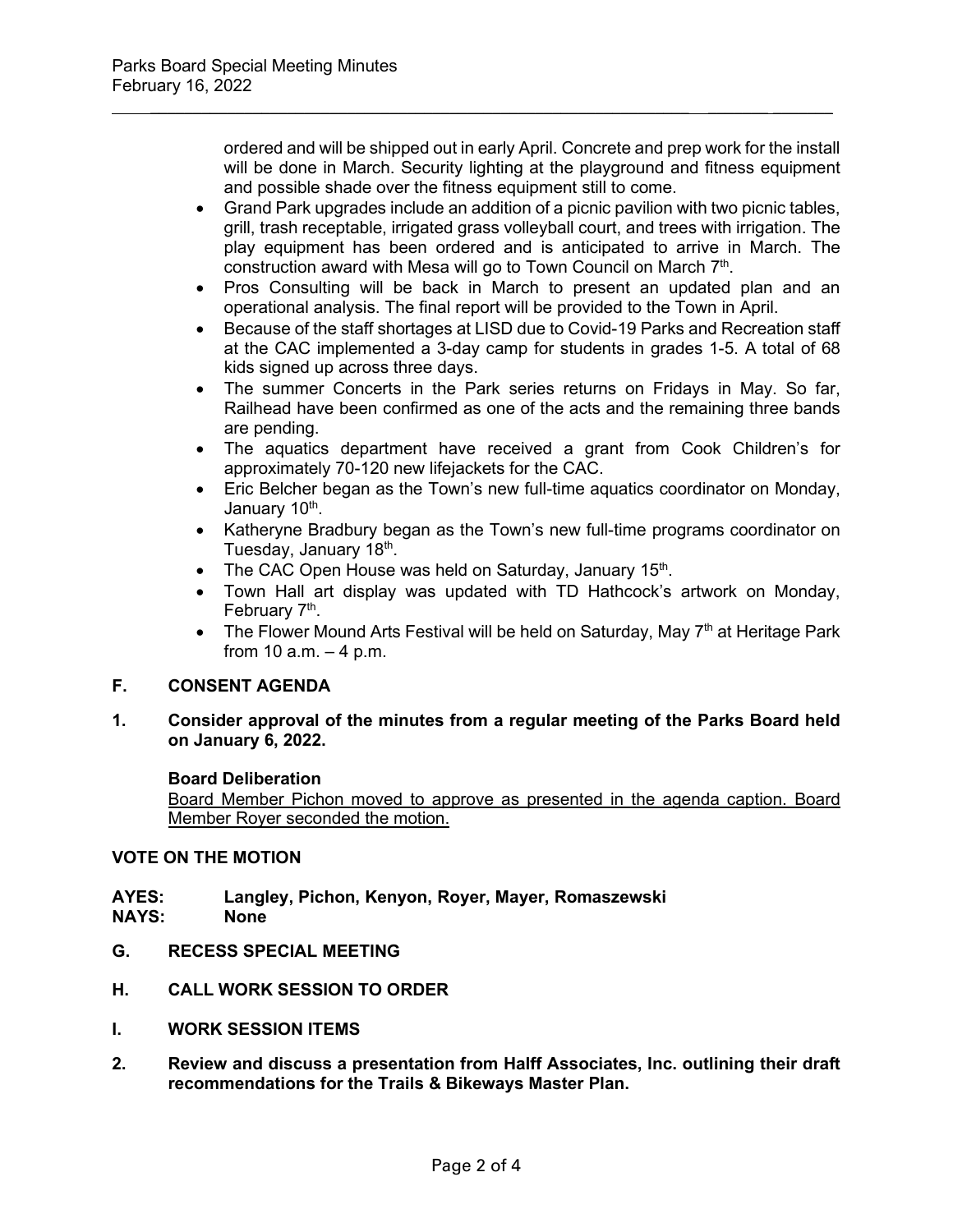## **Staff Introduction**

Chuck Jennings – Director of Parks & Recreation

## **Halff Associates**

Lenny Hughes Kendall Howard Kailey Saver Haley Carruthers

The following individuals spoke regarding the recommendations from Halff Associates. *Names listed below don't necessarily reflect the order in which each person spoke, and all addresses are located in Flower Mound unless otherwise indicated.*

 $\frac{1}{2}$  ,  $\frac{1}{2}$  ,  $\frac{1}{2}$  ,  $\frac{1}{2}$  ,  $\frac{1}{2}$  ,  $\frac{1}{2}$  ,  $\frac{1}{2}$  ,  $\frac{1}{2}$  ,  $\frac{1}{2}$  ,  $\frac{1}{2}$  ,  $\frac{1}{2}$  ,  $\frac{1}{2}$  ,  $\frac{1}{2}$  ,  $\frac{1}{2}$  ,  $\frac{1}{2}$  ,  $\frac{1}{2}$  ,  $\frac{1}{2}$  ,  $\frac{1}{2}$  ,  $\frac{1$ 

Cheryl Moore – 1900 Tennyson Rd Natalie Stenger – 5200 Weathervane Ln Robbie Cox – 3001 Wood Trail

#### **J. ADJOURN WORK SESSION**

#### **K. RECONVENE SPECIAL MEETING**

#### **L. REGULAR ITEMS**

**3. Consider recommending to Planning and Zoning Commission and Town Council Park Land Dedication and Park Development Fee requirements for the Sethi Property residential development generally located north of Waketon Rd and east of Long Prairie Rd.** 

#### **Staff Presentation**

John Habern – Parks, Trails, and Landscape Manager

#### **Board Deliberation**

Board Member Pichon moved to recommend approval to Planning and Zoning Commission and Town Council cash, in the amount of \$42,336.00, be accepted in lieu of the otherwise required Park Land Dedication, and Park Development Fees in the amount of \$9,716.00 for the Sethi Property residential development generally located north of Waketon Rd. and east of Long Prairie Rd. Board Member Mayer seconded the motion.

## **VOTE ON THE MOTION**

# **AYES: Romaszewski, Mayer, Royer, Kenyon, Pichon, Langley**

**NAYS:** 

**4. Consider approval of an updated Parks and Recreation Youth Sports League Informational Handbook.**

### **Staff Presentation**

Chuck Jennings – Director of Parks & Recreation

### **Board Deliberation**